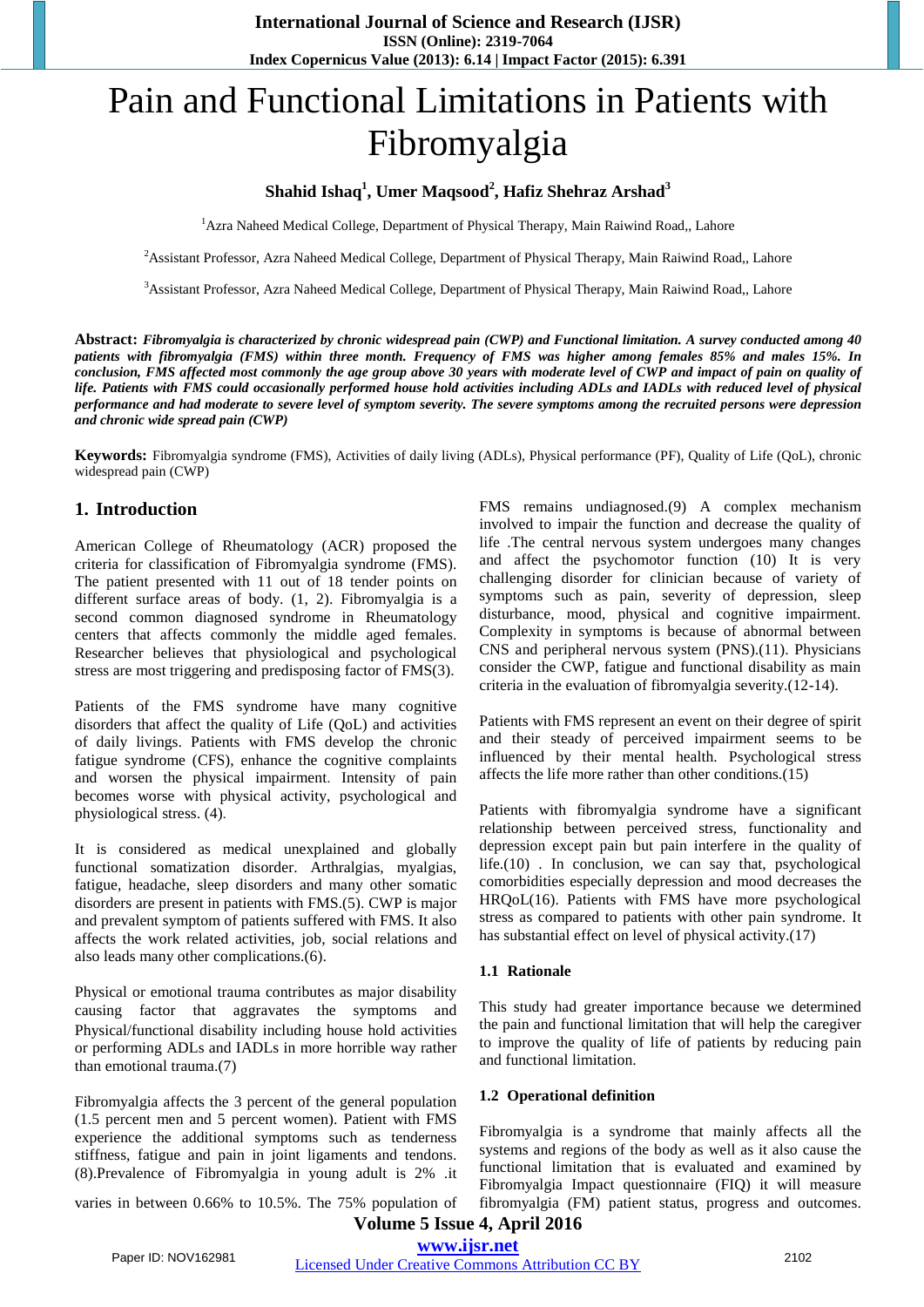Pain is the major factor that affects the patients with fibromyalgia that is analyzed with Brief pain inventory scale BPI. (18)

## **1.3 Objectives of Study**

To determine the pain (Pain severity and impact pain on quality of life) and functional limitation (physical impairment including ADLs/IADLs and symptom severity score) in patients with FMS.

# **2. Methodology**

## **2.1 Design of study**

Case Series study design was used in this research study. The individual experienced the FMS (adverse health event) were examined by Questionnaire and rating scale form.

## **2.2 Study Duration**

This Research study was completed in duration of Four months after approval from research committee Azra Naheed Medical College (ANMC).

## **2.3 Settings**

The sample was collected from the following settings of Lahore Pakistan..

- Ifat Anwer Medical and Acupuncture complex Lahore
- Mid city Hospital, Lahore
- Rubab Hospital, Lahore
- Sharif Medical city trust and teaching hospital
- Iqbal Mehmooda Trust Hospital, Lahore

## **2.4 Sample Size**

The Sample size of this research was 40 patients with fibromyalgia syndrome. The sample size was calculated by the software Rao-soft sample size calculator according to following formula.

 $x=Z({\rm c}_{100})^2r(100-r)$ 

- $n=^{N x}/ \frac{2}{((N-1) E + x)}$ <br>E=Sqrt  $\binom{(N-n)x}{n (N-1)}$
- 

N used for population Size, E for margin error,  $Z(c/100)$  is value for confidence level.

This research study can tolerate only a 5% margin of error with 98% confidence level. 40 diagnosed patients with fibromyalgia syndrome are voluntarily available on above mention settings. We are expecting 90% response rate.

## **2.5 Technique of Sample collection**

Non probability convenience sampling technique was used for sample taking. The patients with FMS were chosen according to ease. Non probability technique was chosen because the researcher was bounded to time, work force, and convenience.

## **2.6 Inclusion criteria**

- Patients with FMS age between 15 to 50 years.
- Patients diagnosed with FMS not more than 10 month according to the American College of Rheumatology 2010 proposed criteria for fibromyalgia syndrome.

## **2.7 Exclusion criteria**

- The patient refused to take part.
- Patients with any other chronic pain disease such as sciatica or other regional pain syndrome were excluded.
- Patients diagnosed with skin disease, open wound, rheumatic disease and under psychological treatment from 2 to 3 year were not included in the sample of this study.

## **2.8 Tools of data collection**

Brief pain inventory (BPI) scale was used to measure pain. This scale used 0-10 numerical for measuring the severity of pain and pain interference in daily functioning. (18). Functional impairments were measured with Fibromyalgia impact questionnaire (FIQ). A 10 item tool measured the severity of symptoms and functional impairment that affects the daily life. It also measures the interference of pain in work, illness leaves and feeling of wellness in previous week. (18). (19).

## **2.9 Questionnaire**

A self reported form was used to obtain information regarding name, sex, age, and consent for eligibility. It conducted the information about the length of time since diagnosis of fibromyalgia, Psychiatric, Medical and Medicine history.

## **2.10 Statistical procedures**

The data was analyzed by using IBM SPSS Statistics version 21, Mean and +\_SD (Standard Deviation) will give for Brief Pain Inventory Scale (BPIS) and Fibromyalgia impact Questionnaire (FIQ) score. Frequency of female and male will be compared by using Frequency table. Descriptive statistics will be used to analyze data.

# **3. Results**

Total (n=40) patients were recruited on different above mentioned clinics with in time period of the month.

## **3.1 Demographic Variables**

| Table 1 |               |           |         |  |
|---------|---------------|-----------|---------|--|
|         |               | Frequency | Percent |  |
| Gender  | Male          |           | 15      |  |
|         | Female        | 34        | 85      |  |
| Age     | $15-30$ years |           | 42.5    |  |
|         | 31-50years    | 23        | 57.5    |  |

The frequency of female patients was higher 85% and male 15%. Most of the recruited patients were above age of 30 years 57.5% than patients, who were under 30 years (42.5%).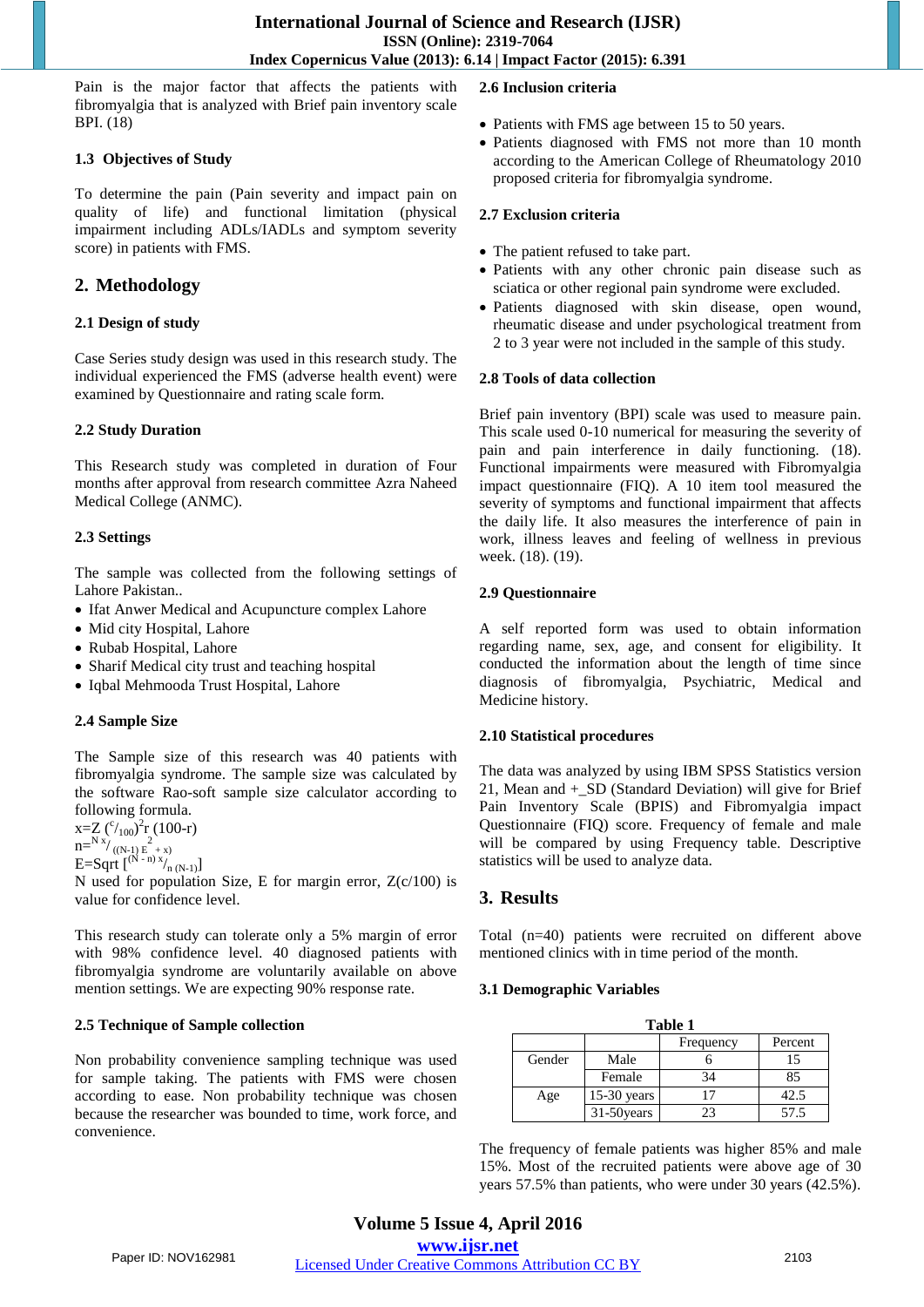#### **3.2 Pain and Functional limitation Score**

The Descriptive statistic score of pain and functional Limitation is presented in the Table (2).

| Table 2                            |                      |  |  |
|------------------------------------|----------------------|--|--|
| Variables                          | Mean $\pm$ SD        |  |  |
| Pain Severity                      | $2.0188 \pm .41752$  |  |  |
| Pain impact in QoL                 | $1.5214 \pm .46494$  |  |  |
| ADLs & IDLs or Physical Impairment | $1.9107 \pm .36329$  |  |  |
| <b>Symptoms Severity</b>           | $2.3964 \pm .32910$  |  |  |
| Days of Feel Good                  | $1.8750 \pm .72280$  |  |  |
| <b>Missed Work</b>                 | $2.6750 \pm 1.11832$ |  |  |
| Pain Relief                        | $1.75 \pm .439$      |  |  |

Pain severity score (2.0188  $\pm$  .41752) Mean  $\pm$  SD (Standard deviation) is measure by four variable (Worst pain, Least pain, Average pain and Current Pain) of BPI (short form) scale. The calculated score represents that, patients recruited for this research have moderate level of pain intensity/severity. The impact of pain on quality of life was measured 7 variables (general activity, walking ability, normal work, social relationship, enjoyment of life) of BPI (short form) by 0- 10 rating scale. This 0-10 rating scale of each variable measures the interference of pain during last 24 hours. Pain interference in QoL score $(1.5214 \pm .46494)$ Mean  $\pm$  SD deducted that, Pain has average mild to moderate level of interference in QoL of patients with FMS. The pain relief score is  $(1.75 \pm .439)$  Mean  $\pm$  SD. This concludes patients receiving medication have moderate relief from severity of symptoms and CWP.

The eleven items of FIQ were used to measure the physical impairment/functional disability. These item are consists of household activities and physical functioning. The four step lickert type scale was used to measure the level of activity. Average physical impairment score (1.9107  $\pm$  .36329) Mean  $\pm$  SD justified that, patients with FMS recruited as sample of this research study can occasionally perform the house hold activities and physical functioning (ADLs and IADLs). Symptoms severity score was measured by interpreting pain interference in work, pain severity, morning feel, stiffness, anxious and depression. The symptom severity score (2.3964  $\pm$  .32910) Mean  $\pm$  SD demonstrated that, Patients have moderate to high severity of symptoms. Twelfth question of FIQ was inversely operated and reverse scoring had score  $(1.8750 \pm .72280)$  Mean $\pm$  SD. Days of missed work including house work had score  $(2.6750 \pm 1.11832)$  Mean $\pm$ SD.

#### **3.3 Symptoms Severity Score**

The Patients with FMS have moderate to severe symptoms severity score. All symptoms have closely resembled results.

| ravit J                   |                       |  |
|---------------------------|-----------------------|--|
| Symptoms                  | <b>Severity Score</b> |  |
| Symptom interfere         | $1.95 \pm 0.504$      |  |
| Pain intensity            | $2.53 \pm .640$       |  |
| <b>Tiredness</b>          | $2.30 \pm .648$       |  |
| Morning Feel              | $2.23 \pm .680$       |  |
| <b>Stiffness</b>          | $2.45 \pm .504$       |  |
| <b>Tension or Anxious</b> | $2.60 \pm .496$       |  |
| Depression                | $2.73 + .599$         |  |

The above results have clear justification about the severity of symptoms. Depression was reported as most severe symptom (2.73±.599) among the patients of FMS. Patients with FMS experienced high intensity  $(2.53\pm.640)$  of pain also complained the tiredness (2.30±.648), symptoms interference  $(1.95\pm 0.504)$ , morning feel  $(2.23\pm 0.680)$ , stiffness  $(2.45\pm 0.504)$ , and tension or anxious  $(2.60\pm 0.496)$  recruited by 0-10 rating scale by dividing it into five categories  $(0=$ no symptom, 1=mild symptom, 2=moderate symptom, 3=severe symptom and 4=complete inference of symptom). Most of the patients recruited in different clinics of Lahore Pakistan have moderate to severe pain intensity, depression, tiredness, morning feel, stiffness and tension. So it is concluded that above mention symptoms have major influence as a complications in patient with FMS.

## **4. Discussion**

Patient recruited for present study had moderate level of pain severity score with decreased physical performance. The pain intensity score of this study has close resemblance with study done by Bennett et al., Moderate to severe pain intensity significantly impaired the HRQoL. (20)

Fibromyalgia has negative effect on the quality of life, social relations and reduce the activities of daily living. Arnold et al, also concluded that fibromyalgia has negative impact on lives of Fibromyalgia patients. FMS syndrome badly affects the Social relations and occupational life. It leads the fatigue, sleep, cognitive impairment and functional disability  $(21)$ 

Previous researches have justification for the prevalence of FMS syndrome is higher among female than male. The ratio is 9:1 respectively. Our study also proved that the 85% females with age between 31 year to 50 years are recruited with FMS in setting from data of this research is collected and only 15% men visited these clinics with FMS.

Fibromyalgia was characterized by functional impairment including impairment in physical functioning and occupational disability. It was characterized as social security disability. Our study also commenced it as a disease of social security disability. It affects the social interaction, relation with friends and relatives, and job. (22)

FMS is chronic pain syndrome characterized with functional and emotional impairment. The study  $1<sup>st</sup>$  time deducted that variety of physical and emotional impairment among the patients with FMS diverge in same age group.(23)

Fibromyalgia syndrome is characterized as chronic pain disorder with many other symptoms such as sleep disturbance, tenderness, morning feel, and affected quality of life, emotional and physical impairment. According to my knowledge, it is  $1<sup>st</sup>$  study done in Pakistan to determine the level of Pain (pain intensity/severity & pain interference in quality of life) and Functional limitation (Physical impairment and symptom severity score). Symptom severity score was founded moderate to severe that negatively affect the physical functioning and household activities. A previous research study measured the perceived function in association with physical performance and concluded that,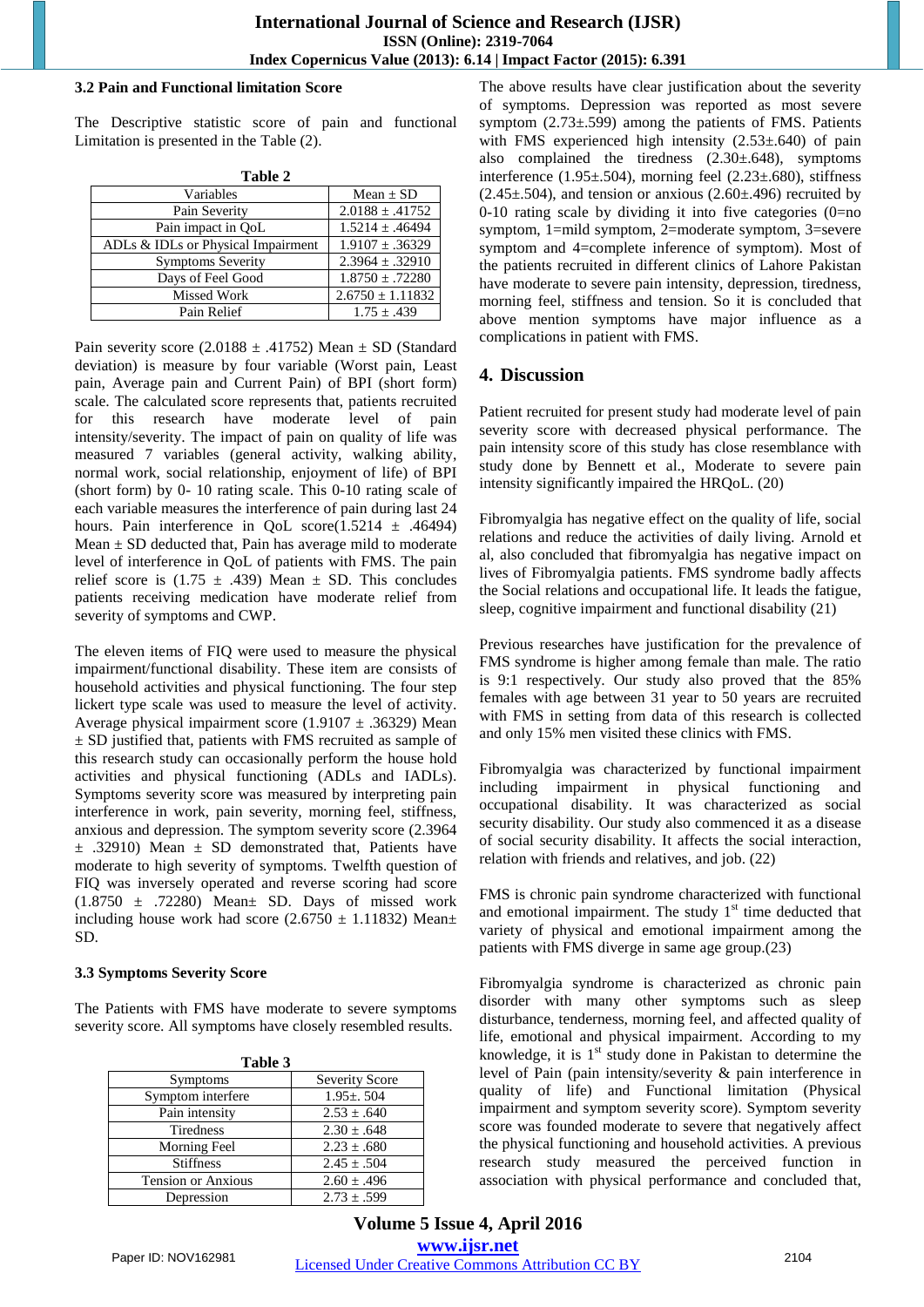Pain and fatigue have more significant association and lead to one third of physical and functional variation.(24)

# **5. Limitation of Study**

- The Patients with Fibromyalgia involved in this study belongs to Lahore Pakistan who are not true representation of Fibromyalgia patients across the world and not even the whole population of Pakistan. So it is concluded that, generalize limitation of study because the sample size is restricted to Lahore Pakistan.
- FMS is often undiagnosed in Pakistan. That's why the short sample size is not true representation the Patients of FMS across the Pakistan.
- This study was not described the exact personality of FMS patients, that's why the further researches are required to define the personality of FMS relation to psychological manifestation among the population of Pakistan.

# **6. Conclusion**

The 40 patients with FMS recruited in different clinics of Lahore Pakistan within the duration of three month. Most of them were females (85%) and men (15%). Frequency of FMS was found higher (57%) among people of age above 30 year as compared to under 30 years of age (42%). The patients with FMS have pain severity score 2.0188±.41752 which concludes that patients feel moderate pain and moderate pain impact (1.5214±.46494) on quality of life. Patients with FMS had physical impairment and moderate level of impairment founded in ADLs and IADLs  $(1.9107\pm.36329)$  with symptom severity score 2.3964  $\pm$ .32910. Symptom severity score is moderate to high with less days of feeling good 1.8750±.7228 and with average 2-3 days missed work 2.6750±1.11832 in a week. This syndrome negatively affected the quality of life and performance of daily living activities. It is characterized as the pain full disorder. Patients with moderate to higher symptom severity score could performed activities of daily living occasionally. Finally it is concluded that FMS has negative impact on quality of life and cause physical impairment in activities of daily livings.

# **References**

- [1] Arnold LM, Crofford LJ, Mease PJ, Burgess SM, Palmer SC, Abetz L, et al. Patient perspectives on the impact of fibromyalgia. Patient Educ Couns. 2008;73(1):114-20.
- [2] Hsiao MY, Hung CY, Chang KV, Han D, Wang TG. Is Serum Hypovitaminosis D Associated with Chronic Widespread Pain Including Fibromyalgia? A Metaanalysis of Observational Studies. Pain Physician. 2015;18(5):E877-87.
- [3] Gonzalez B, Baptista TM, Jaime C. Branco. Life History of Women with Fibromyalgia: Beyond the Illness. 2015;20.
- [4] Schmaling KB, Betterton KL. Neurocognitive complaints and functional status among patients with chronic fatigue syndrome and fibromyalgia. Quality of Life Research. 2015:1-7.
- [5] Borchers AT, Gershwin ME. Fibromyalgia: A Critical and Comprehensive Review. Clin Rev Allergy Immunol. 2015;49(2):100-51.
- [6] Flodin P, Martinsen S, Lofgren M, Bileviciute-Ljungar I, Kosek E, Fransson P. Fibromyalgia is associated with decreased connectivity between pain- and sensorimotor brain areas. Brain Connect. 2014;4(8):587-94.
- [7] Verbunt JA, Pernot DH, Smeets RJ. Disability and quality of life in patients with fibromyalgia. Health and Quality of Life Outcomes. 2008;6(1):1-8.
- [8] Ellingson LD, Shields MR, Stegner AJ, Cook DB. Physical activity, sustained sedentary behavior, and pain modulation in women with fibromyalgia. The journal of pain : official journal of the American Pain Society. 2012;13(2):195-206. Epub 2012/01/17.
- [9] Clauw DJ, Arnold LM, McCarberg BH. The Science of Fibromyalgia. Mayo Clinic Proceedings. 2011;86(9):907-11.
- [10] Homann D, Stefanello JM, Goes SM, Breda CA, Paiva Edos S, Leite N. Stress perception and depressive symptoms: functionality and impact on the quality of life of women with fibromyalgia. Revista brasileira de reumatologia. 2012;52(3):319-30. Epub 2012/05/30.
- [11]Sarzi-Puttini P, Atzeni F, Di Franco M, Buskila D, Alciati A, Giacomelli C, et al. Dysfunctional syndromes and fibromyalgia: a 2012 critical digest. Clin Exp Rheumatol. 2012;30(6 Suppl 74):143-51.
- [12]Silverman S, Sadosky A, Evans C, Yeh Y, Alvir JM, Zlateva G. Toward characterization and definition of fibromyalgia severity. BMC Musculoskelet Disord. 2010;11(66):1471-2474.
- [13]Assumpcao A, Cavalcante AB, Capela CE, Sauer JF, Chalot SD, Pereira CA, et al. Prevalence of fibromyalgia in a low socioeconomic status population. BMC Musculoskelet Disord. 2009;10(64):1471-2474.
- [14]Martinsen S, Flodin P, Berrebi J, Lofgren M, Bileviciute-Ljungar I, Ingvar M, et al. Fibromyalgia patients had normal distraction related pain inhibition but cognitive impairment reflected in caudate nucleus and hippocampus during the Stroop Color Word Test. PLoS One. 2014;9(9):e108637. Epub 2014/10/03.
- [15] Verbunt JA, Pernot DH, Smeets RJ. Disability and quality of life in patients with fibromyalgia. Health Qual Life Outcomes. 2008;6(8):1477-7525.
- [16] Consoli G, Marazziti D, Ciapparelli A, Bazzichi L, Massimetti G, Giacomelli C, et al. The impact of mood, anxiety, and sleep disorders on fibromyalgia. Compr Psychiatry. 2012;53(7):962-7.
- [17]Beg S, Ahmad A, editors. Relationship Between Anxiety, Depression, Sleep, Fibromyalgia and BMI in Patients with Rheumatic Disease. ARTHRITIS & RHEUMATOLOGY; 2015: WILEY-BLACKWELL 111 RIVER ST, HOBOKEN 07030-5774, NJ USA.
- [18]Menzies V, Lyon DE, Elswick RK, Jr., Montpetit AJ, McCain NL. Psychoneuroimmunological relationships in women with fibromyalgia. Biological research for nursing. 2013;15(2):219-25. Epub 2011/12/17.
- [19]Williams DA, Arnold LM. Measures of fibromyalgia: Fibromyalgia Impact Questionnaire (FIQ), Brief Pain Inventory (BPI), Multidimensional Fatigue Inventory (MFI-20), Medical Outcomes Study (MOS) Sleep Scale, and Multiple Ability Self-Report Questionnaire (MASQ). Arthritis Care Res. 2011;63(11):20531.